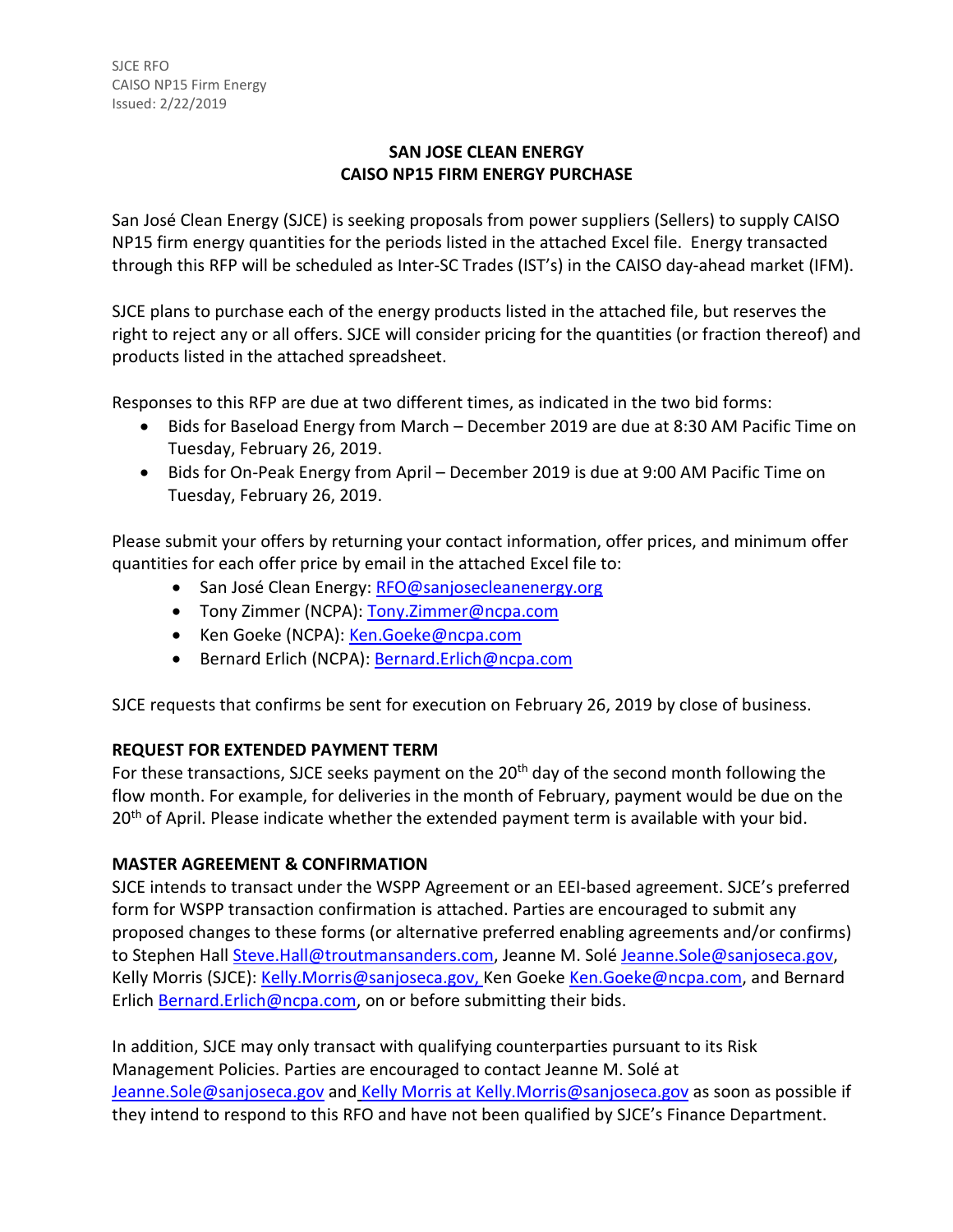SJCE RFO CAISO NP15 Firm Energy Issued: 2/22/2019

SJCE provides the following information to interested suppliers to facilitate their assessment of SJCE as a counterparty:

• San José Clean Energy is housed in the City of San José's Department of Community Energy. The program is provided for in San José's municipal code Title 26, available at the following link:

[https://library.municode.com/ca/san\\_jose/codes/code\\_of\\_ordinances?nodeId=TIT26COEN](https://library.municode.com/ca/san_jose/codes/code_of_ordinances?nodeId=TIT26COEN)

- San José Clean Energy's Implementation Plan is available at <http://www.sanjoseca.gov/DocumentCenter/View/71410>
- San José Clean Energy's risk management policy was approved by San José City Council and is available at [https://sanjose.legistar.com/LegislationDetail.aspx?ID=3478118&GUID=32319D40-8EA7-](https://sanjose.legistar.com/LegislationDetail.aspx?ID=3478118&GUID=32319D40-8EA7-4D1A-9E48-B1CC78BB2E5E&Options=&Search) [4D1A-9E48-B1CC78BB2E5E&Options=&Search](https://sanjose.legistar.com/LegislationDetail.aspx?ID=3478118&GUID=32319D40-8EA7-4D1A-9E48-B1CC78BB2E5E&Options=&Search)
- SJCE's initial funding plan is described in a memo to City Council in August 2017. The SJCE has followed through with this plan: [http://sanjose.granicus.com/MetaViewer.php?view\\_id=&event\\_id=2699&meta\\_id=650894](http://sanjose.granicus.com/MetaViewer.php?view_id=&event_id=2699&meta_id=650894)
- The City of San José is the signatory to WSPP Agreement and will be the signatory to the confirmations.
- The Department of Community Energy is an enterprise department of the City of San José. Please see below language that we have added to our draft confirmation to explain this arrangement.

# **DESIGNATED FUND AND LIMITED OBLIGATIONS**

- (a) Designated Fund. Buyer's payment obligations under this Agreement shall be paid from a Department of Community Energy designated fund ("Designated Fund") that shall be used solely for San José Clean Energy costs and expenses, including the obligations under this Agreement. Subject to the requirements and limitations of Applicable Law and taking into account other available money specifically authorized by the San José City Council and allocated and appropriated to the San José Clean Energy's obligations, the Buyer agrees to establish San José Clean Energy rates and charges that are sufficient to maintain revenues in the Designated Fund necessary to pay its obligations under this Agreement and all of Buyer's payment obligations under its other contracts for the purchase of energy for San José Clean Energy. Buyer shall provide Seller with reasonable access to account balance information with respect to the San José Clean Energy Designated Fund during the Term.
- (b) Limited Obligations. Buyer's payment obligations are special limited obligations of the Buyer payable solely from the Designated Fund. Buyer's payment obligations under this Agreement are not a charge upon the revenues or general fund of the City of San José or upon any non- San José Clean Energy moneys or other property of the Community Energy Department or the City of San José.

Here is a link to our municipal advisor letter: [www.sanjoseca.gov/DocumentCenter/View/39975](http://www.sanjoseca.gov/DocumentCenter/View/39975)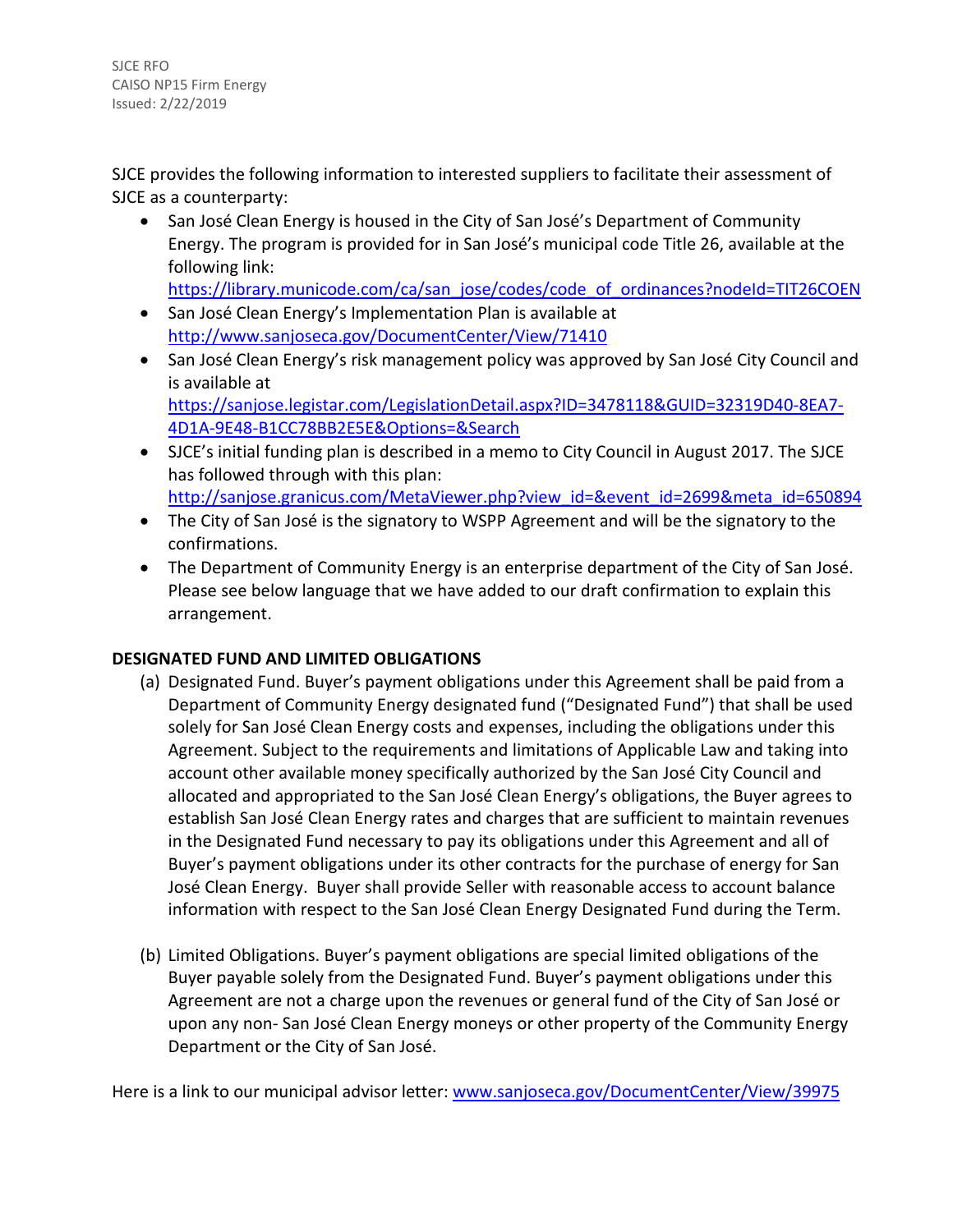SJCE RFO CAISO NP15 Firm Energy Issued: 2/22/2019

Finally, to do business in San José, Sellers who are not already registered will have to register with the City of San José within 90 days of commencing business within the city. Details are available at the following:<http://www.sanjoseca.gov/BusinessTax>

#### **PUBLIC NATURE OF PROPOSAL MATERIAL**

All correspondence with SJCE including responses to this solicitation will become the exclusive property of the City of San José and will become public records under the California Public Records Act (Cal. Government Code section 6250 et seq.) All documents that you send to SJCE will be subject to disclosure if requested by a member of the public. There are a very limited number of narrow exceptions to this disclosure requirement.

Therefore, any proposal which contains language purporting to render all or significant portions of their proposal "Confidential", "Trade Secret" or "Proprietary", or fails to provide the exemption information required as described below will be considered a public record in its entirety subject to the procedures described below. Do not mark your entire proposal as "confidential".

The City will not disclose any part of any proposal before it announces a recommendation for award, on the ground that there is a substantial public interest in not disclosing proposals during the evaluation process. After the announcement of a recommended award, all proposals received in response to this RFP will be subject to public disclosure.

In order to designate information as confidential, the Seller must clearly stamp and identify the specific portion of the material designated with the word "Confidential" and provide a citation to the California Public Records Act that supports keeping the information confidential. Seller should not to over-designate material as confidential. Over-designation would include stamping entire pages or series of pages as confidential that clearly contain information that is not confidential. Upon request or demand of any third person or entity not a party to this Agreement ("Requestor") for production, inspection and/or copying of information designated by Seller as confidential information (such designated information, the "Confidential Information"), SJCE will notify the Seller as soon as practical that such request has been made. The Seller shall be solely responsible for taking whatever legal steps are necessary to protect information deemed by it to be Confidential Information and to prevent release of information to the Requestor by the City. If the City takes no such action after receiving the foregoing notice from the Seller, the City shall be permitted to comply with the Requestor's demand and is not required to defend against it.

If required by any law, statute, ordinance, a court, Governmental Authority or agency having jurisdiction over the City, including the California Public Records Act, the City may release Confidential Information, or a portion thereof, as required by the Applicable Law, statute, ordinance, decision, order or regulation. In the event the City is required to release Confidential Information, it shall notify the Seller of the required disclosure, such that the Seller may attempt (if it so chooses), at its sole cost, to cause the recipient of the Confidential Information to treat such information in a confidential manner, and to prevent such information from being disclosed or otherwise becoming part of the public domain.